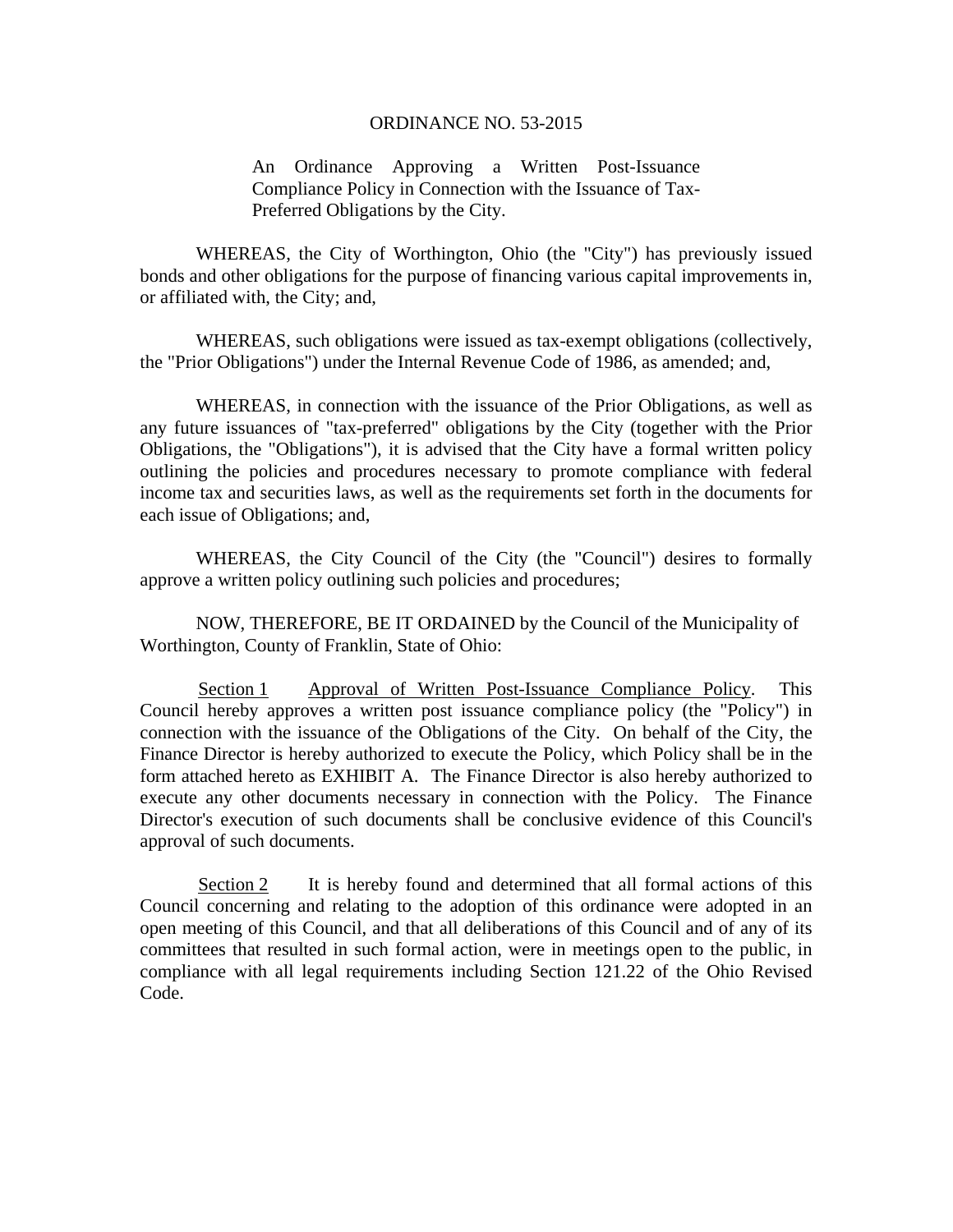# ORDINANCE NO. 53-2015

Section 3 That for the reasons stated in the preamble hereto which are made a part hereof, this Ordinance shall take effect and be in force at the earliest date permitted by law.

Passed December 14, 2015

\_/s/ Bonnie D. Michael\_\_\_\_\_\_\_\_\_\_\_\_\_\_ President of Council

Attest:

\_/s/ Tanya Maria Word\_\_\_\_\_\_\_\_\_ P.H. December 14, 2015 Temporary Clerk of Council Effective January 6, 2016

Introduced December 7, 2015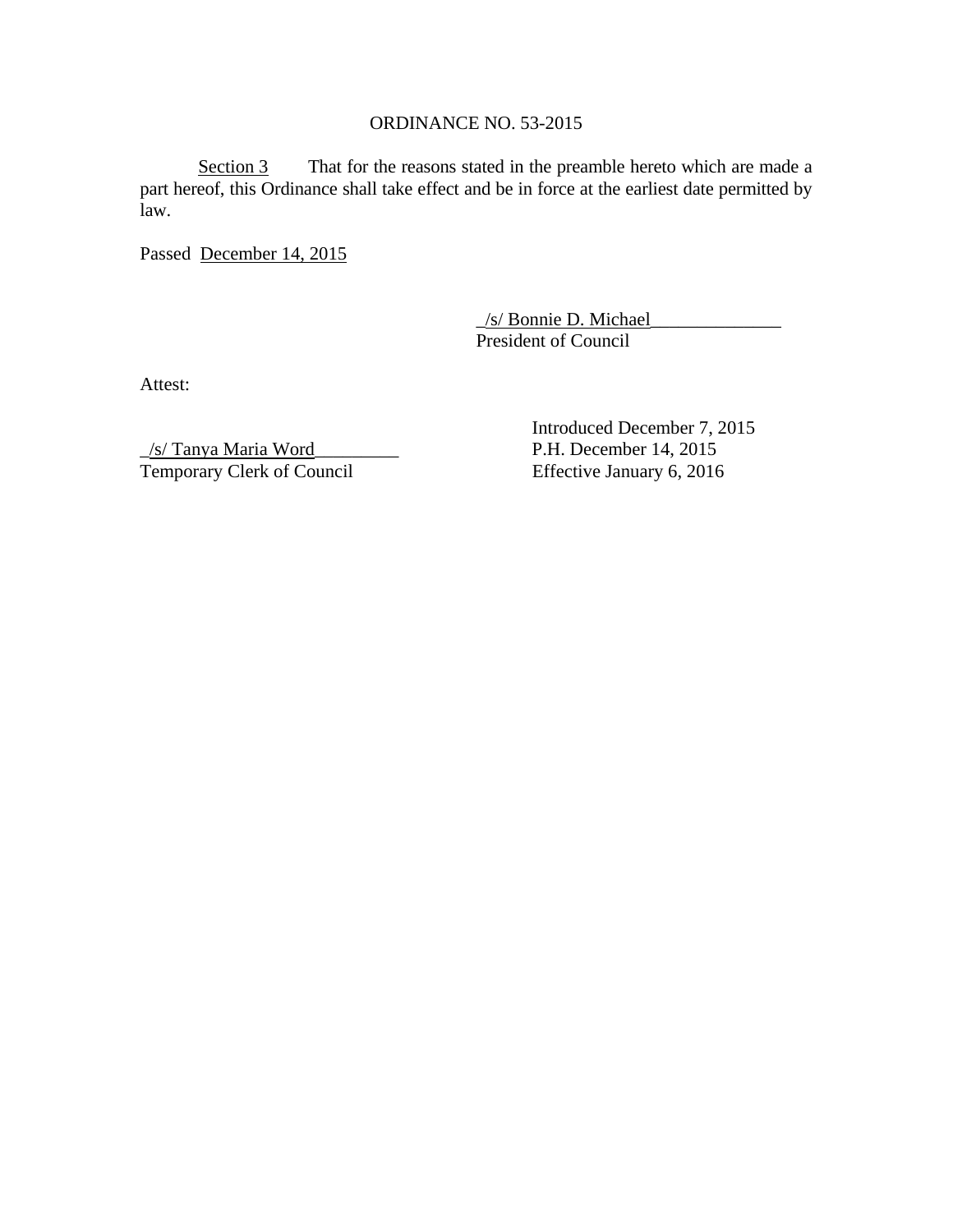# **CITY OF WORTHINGTON, OHIO POST-ISSUANCE COMPLIANCE POLICY**

# **Purpose:**

The City of Worthington, Ohio (the "City") uses bonds as one means of financing capital projects in support of its mission. This Post-Issuance Compliance Policy (the "Policy") outlines the policies and procedures to promote compliance with federal income tax and securities laws, as well as the requirements set forth in the bond documents for each bond issue. The policy is to strictly follow the U.S. Constitution and laws and the Ohio Constitution and laws. For purposes of this policy, the term "bonds" means any obligation of the City incurred for the purpose of borrowing money, including, without limitation, bonds, notes and certificates of participation in capital leases.

### **I. Monitoring of Post-Issuance Compliance**

Monitoring of post-issuance compliance for bonds will be the responsibility of the Finance Director (the "Compliance Officer"). The Compliance Officer may designate employees within their respective offices to carry out their duties under this Policy on their behalf in the same manner and with the same effect as any similar designation for any other purpose permitted by law.

# **II. Compliance with Covenants in Bond Documents**

The Compliance Officer shall ensure compliance with all financial and operational covenants made by the City in the bond documents, including but not limited to financial reporting, insurance requirements, the recording of mortgages, restrictions on incurring additional indebtedness, restrictions on the disposition of property, and restrictions on granting liens or encumbering property.

### **III. Federal Tax Law Compliance**

### A. Proper Use of Proceeds

The Compliance Officer shall ensure that bond proceeds are allocated to expenditures in a manner that is consistent with the purpose for which each bond issue is undertaken, as set forth in any tax compliance certificate or agreement related to each bond issue.

### B. Investment of Bond Proceeds

The Compliance Officer shall ensure that bond proceeds are invested in investments that are permissible under the terms of the Ohio Revised Code, the bond documents, and any applicable federal tax laws.

### C. Arbitrage Rebate Calculations

The Compliance Officer shall ensure the timely completion of arbitrage rebate calculations and filings.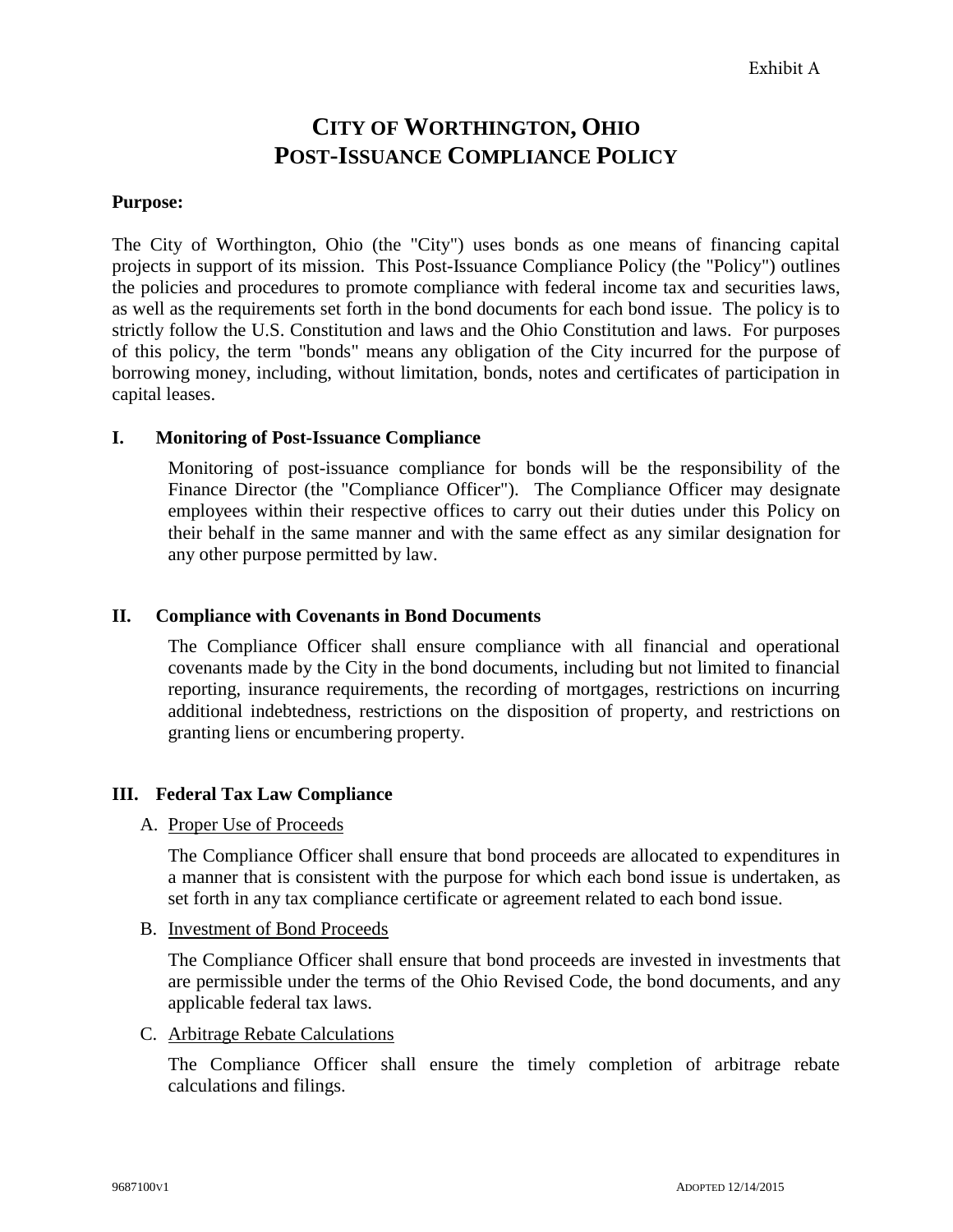### D. Administration of Direct Pay Bonds

The Compliance Officer shall ensure the proper administration of each issue of bonds qualifying for the payment by the Federal government of a credit equal to a percentage of interest on such bonds, including the timely completion and filing of any forms required by the Internal Revenue Service to maintain or establish the applicable status of the bonds for purposes of federal income taxation.

# E. Use of Bond-Financed Facilities

The Compliance Officer shall consult with Bond Counsel for the City before entering into any agreement or other arrangement for the sale, lease, or use of bond-financed property, including, but not limited to, service, vendor, and management contracts, research agreements, licenses to use bond-financed property, or naming rights agreements. The Compliance Officer shall review such agreements for compliance with federal tax laws and complete a Private Business Use Contract Review Worksheet (attached as Exhibit A) to document that such review has been completed.

### F. Post-Issuance Transactions

The Compliance Officer shall consult with Bond Counsel for the City before making any modifications or amendments to the bond documents for a bond issue, including, but not limited to, entering or modifying investment agreements; making any change in security for the bonds; engaging in post-issuance credit enhancement transactions (*e.g.*, bond insurance, letter of credit) or hedging transactions (*e.g.*, interest rate swap, cap); terminating or appointing successor trustees; releasing any liens; or reissuing the bonds.

### G. Remedial Action

In the event that it is determined that any use of bond proceeds or bond-financed facilities is inconsistent with the character of the status for federal income tax purposes of the bonds, the Finance Director shall consult with the City's Bond Counsel for the purpose of determining the nature and extent of any remedial action necessary or proper for the City to take with respect to such bonds or bond-financed facilities according to Treasury Regulations Section 1.141-12 or other remedial actions authorized by the Commissioner of Internal Revenue under 1.141-12(h).

# **IV.Federal Securities Law Compliance**

- A. The Compliance Officer shall ensure compliance with all applicable federal securities laws and regulations, including the continuing disclosure requirements of Rule 15c2-12 promulgated under the Securities Exchange Act of 1934.
- B. To the extent required by any continuing disclosure agreement, the Compliance Officer shall:

1. On an annual basis, submit an annual financial report, including audited financial statements and any other information required by the continuing disclosure agreement, to the entities required by the bond documents.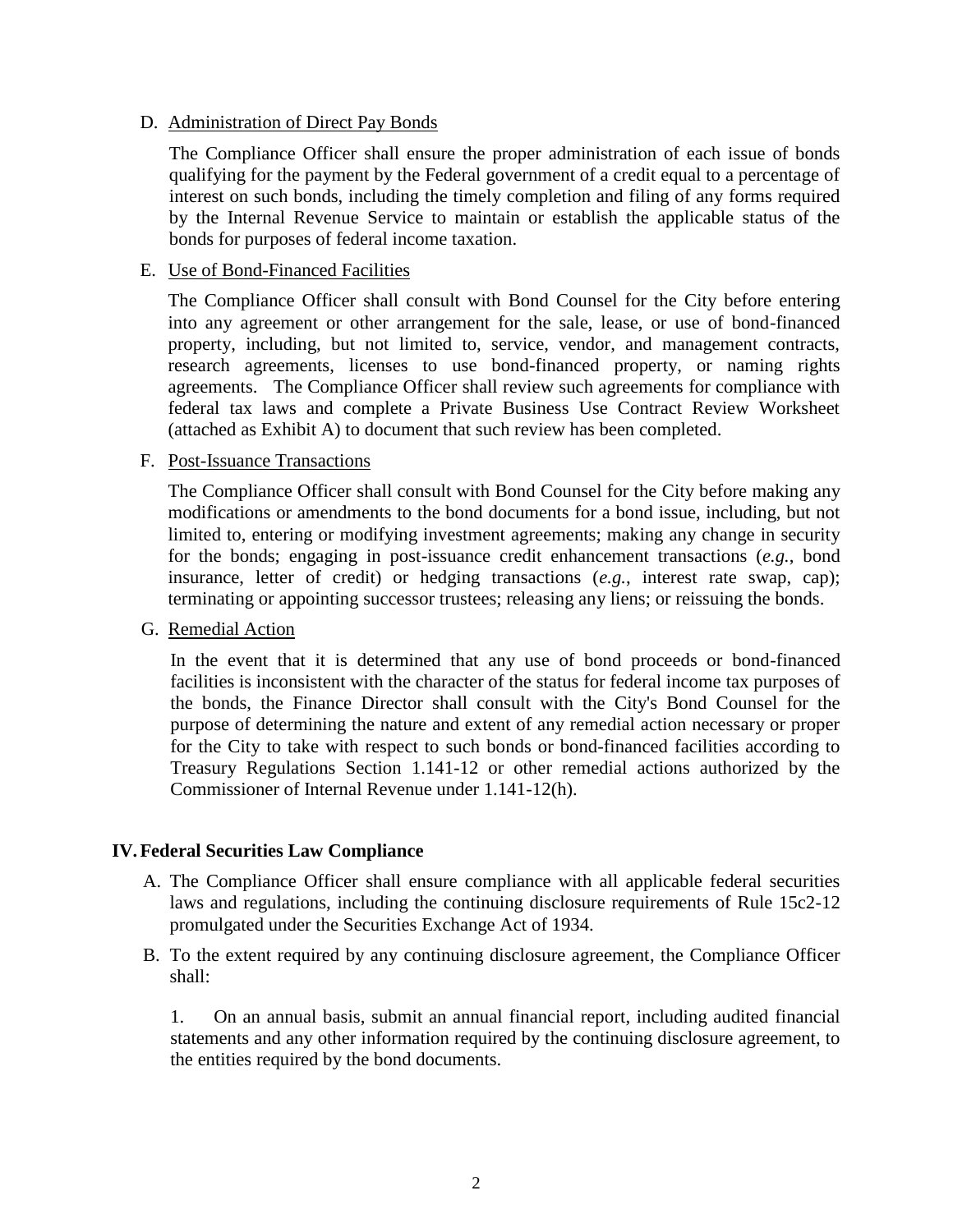2. Make a timely report of any significant material events (as defined by the continuing disclosure agreement) related to the City's outstanding bond issues to the entities required by the bond documents.

# **V. Recordkeeping**

# A. Responsibility for Records Maintenance

- a. The Compliance Officer shall be responsible for maintaining records related to bonds of the City.
- b. The Compliance Officer shall maintain a central list of records related to each issue of bonds of the City. The list shall identify:
	- a. The name and date of the document related to the issue,
	- b. The person or office responsible for the document, and
	- c. The physical or electronic location of the document.

# B. Bond Records to be Maintained

1. The following records shall be maintained for each outstanding bond issue for the term of the outstanding bond issue plus three years:

- a. Basic records relating to the bond transaction, including the trust indenture, loan, lease, or other financing agreement, the relevant IRS Form 8038 (including Forms 8038-G, 8038-B, or 8038-TC, as applicable) with proof of filing, and bond counsel opinion shall be maintained by the Finance Director's Office;
- b. Documentation evidencing the expenditure of bond proceeds, such as construction or contractor invoices and receipts for equipment and furnishings, as well as records of any special allocation made for tax purposes shall be maintained by the Finance Director's Office;
- c. Documentation evidencing the lease or use of bond-financed property by public and private sources, including, but not limited to, service, vendor, and management contracts, research agreements, licenses to use bond-financed property, or naming rights agreements shall be maintained by the City office executing such agreement for use of bond-financed property; and
- d. Documentation pertaining to investment of bond proceeds, including the yield calculations for each class of investments, actual investment income received from the investment of proceeds, and rebate calculations shall be maintained by the Finance Director's Office.

2. The Compliance Officer shall maintain the City's audited financial statements for not less than seven years.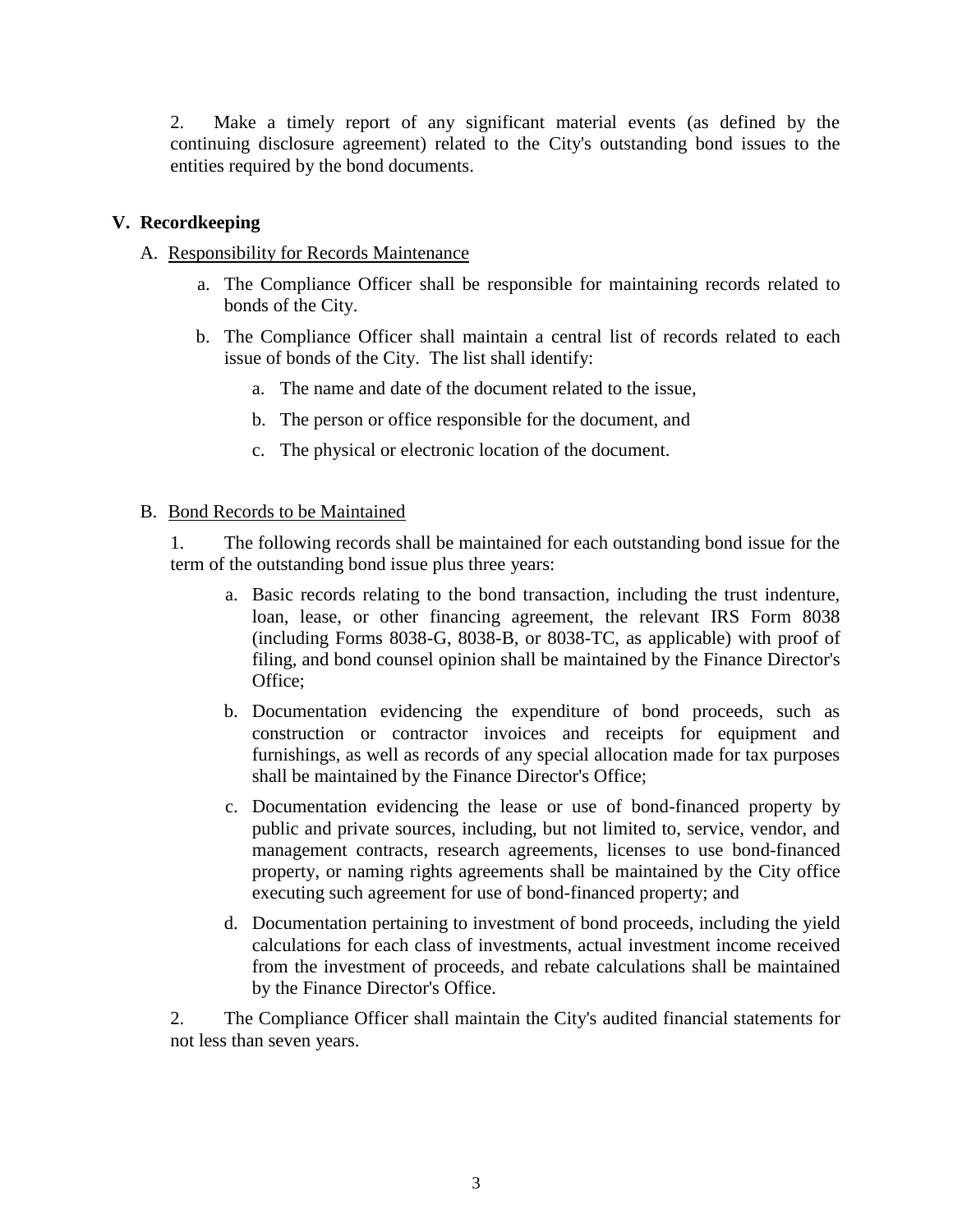# **VI. Bond Counsel Review**

The Compliance Officer may engage Bond Counsel to assist in implementing this policy, including, but not limited to, assistance in the following areas:

- A. Rebate calculations and compliance;
- B. Records retention;
- C. Periodic review of the central list of records related to bonds for compliance with federal tax laws regarding private business use;
- D. Other federal tax law compliance, including any annual reporting requirements that may be imposed by the Internal Revenue Service; and
- E. Federal securities law compliance.

# **VII. Training Requirements**

Within six months of becoming a Compliance Officer, and on an annual basis thereafter, the Compliance Officer and its designee(s) shall undergo training regarding basic federal tax concepts relating to bonds and records required to be maintained under this policy.

### **VIII. Annual Policy Review**

On an annual basis, or sooner if deemed necessary by the Compliance Officer, the Compliance Officer shall review this policy and assess the City's compliance with this policy. The Compliance Officer shall make changes to this Policy as appropriate to ensure compliance with any covenants in the bond documents or the requirements of federal tax and securities laws and any other applicable law.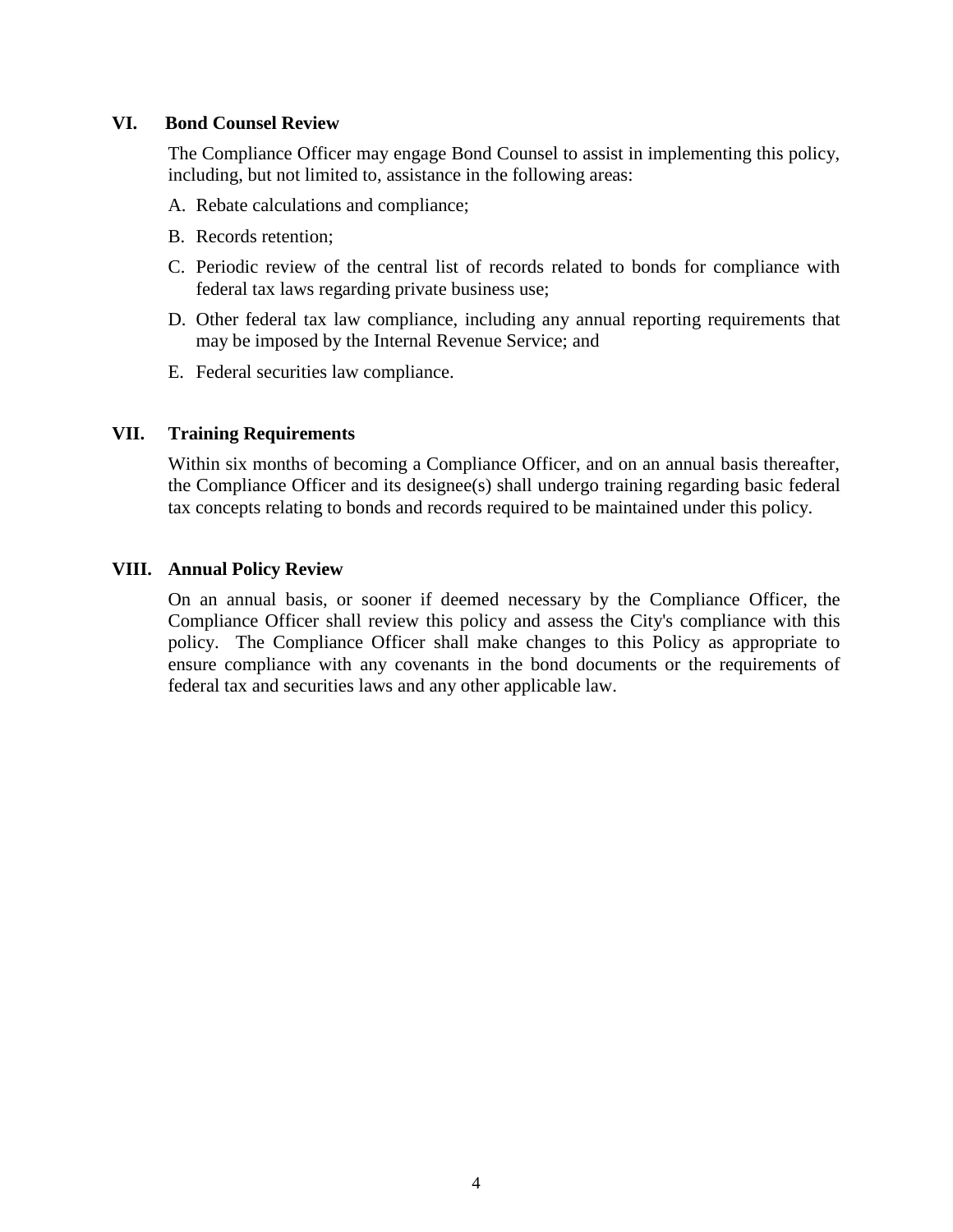# **CITY OF WORTHINGTON PRIVATE BUSINESS USE CONTRACT REVIEW WORKSHEET**

|                                                        | Type/Title of Agreement:                                                                                                                                                                                                                                                                                                                                                  |
|--------------------------------------------------------|---------------------------------------------------------------------------------------------------------------------------------------------------------------------------------------------------------------------------------------------------------------------------------------------------------------------------------------------------------------------------|
| <b>Agreement Not Subject to Private Use Limitation</b> |                                                                                                                                                                                                                                                                                                                                                                           |
|                                                        | Relates solely to construction of bond-financed facility                                                                                                                                                                                                                                                                                                                  |
|                                                        | Relates to property that was not financed with proceeds of a bond issue                                                                                                                                                                                                                                                                                                   |
| $\mathcal{L}(\mathcal{L})$                             | Does not relate to use or function of property                                                                                                                                                                                                                                                                                                                            |
|                                                        | Includes incidental services only (janitorial, office equipment repair, or similar<br>services)                                                                                                                                                                                                                                                                           |
|                                                        | Compensation consists solely of reimbursement of actual and direct expenses incurred<br>by the service provider while providing services under the agreement                                                                                                                                                                                                              |
|                                                        | Agreement Satisfies Safe Harbors for Management/Service Contracts (See definitions on<br>page 2.)                                                                                                                                                                                                                                                                         |
|                                                        | Service provider is not an agent or <i>related party</i> and<br>Payments are reasonable in amount and are not based in whole or in part on share of net<br>profits<br>and                                                                                                                                                                                                 |
|                                                        | Compensation meets one of the following sets of criteria:                                                                                                                                                                                                                                                                                                                 |
|                                                        | at least 95% Periodic Fixed Fee; maximum term of 15 years                                                                                                                                                                                                                                                                                                                 |
|                                                        | at least 80% Periodic Fixed Fee; maximum term of 10 years                                                                                                                                                                                                                                                                                                                 |
|                                                        | at least 50% Periodic Fixed Fee, 100% Capitation Fee, or combination;<br>maximum term of 5 years; terminable without <i>penalty</i> or cause after 3 years                                                                                                                                                                                                                |
|                                                        | Per Unit Fee or combination Periodic Fixed Fee and Per Unit Fee; maximum<br>term of 3 years; terminable without <i>penalty</i> or cause after 2 years                                                                                                                                                                                                                     |
|                                                        | percentage of fees charged or combination of Per Unit Fee and percentage of<br>gross revenues or expenses (but not both); maximum term of 2 years;<br>terminable without <i>penalty</i> or cause after 1 year; and one of the following must<br>apply:                                                                                                                    |
|                                                        | service provider primarily provides services to third parties<br>agreement involves a facility during an initial start-up period for which<br>there have been insufficient operations to establish a reasonable estimate<br>of the amount of the annual gross revenues and expenses $(e.g.$ contract<br>for general management services for the first year of operations) |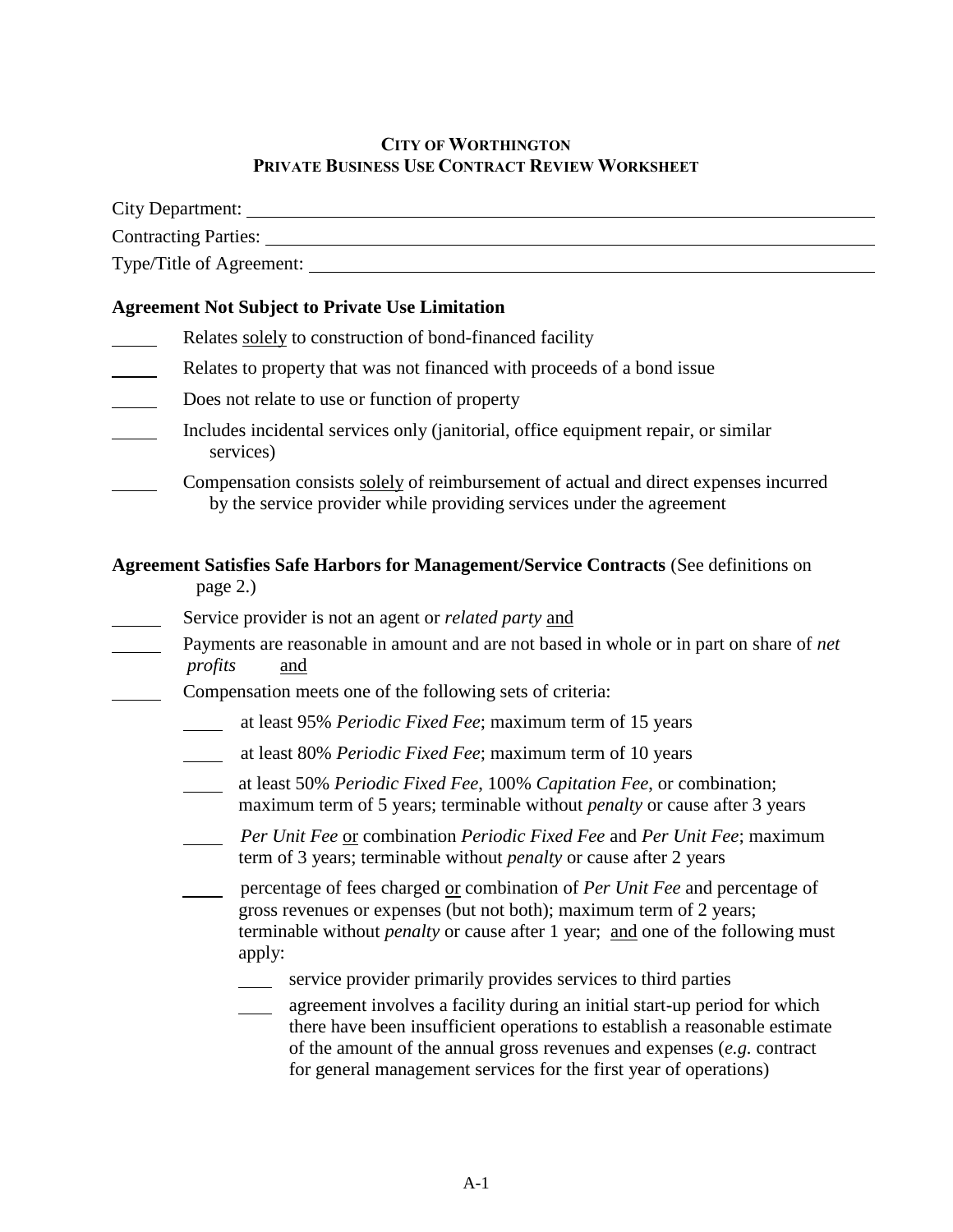### **Agreement Requires Further Review by Bond Counsel**

- Ownership (including agreement that transfers title at end of the term)
- Lease, license, or any other agreement which creates exclusive or priority rights to use any portion of a bond-financed property or which creates an economic benefit for the third-party user
- Agreement with governmental entity or  $501(c)(3)$  organization
- Research agreement

Management or service contract falling outside safe harbors listed above (provide explanation)

Reviewer:

Date:

#### **Definitions:**

#### *Related Party:*

In reference to a governmental unit or a  $501(c)(3)$  organization, any member of the same "controlled group" as defined in §1.150-1(e) of the Treasury Regulations, and in reference to any person that is not a governmental unit or  $501(c)(3)$  organization, a "related person" as defined in §144(a)(3) of the Internal Revenue Code.

#### *Net Profits:*

Net profits under generally accepted accounting principles (GAAP). IRS Rev. Proc. 97-13 expressly provides that compensation agreements based on the following are not considered to be compensation based on a share of net profits:

- (a) a percentage of gross revenues (or adjusted gross revenues) of a facility or a percentage of expenses from a facility, but not both;
- (b) a Capitation Fee; or
- (c) a Per Unit Fee is generally not considered to be based on a share of net profits.
- (d) a productivity reward equal to a stated dollar amount based on increases or decreases in gross revenues (or adjusted gross revenues), or reductions in total expenses (but not both increases in gross revenues (or adjusted gross revenues) and reductions in total expenses) in any annual period during the term of the contract

#### *Periodic Fixed Fee:*

A stated dollar amount for services rendered during a specific period of time. The stated dollar amount may automatically increase according to a specified, objective, external standard that is not linked to the output or efficiency of the facility (e.g., the Consumer Price Index). Capitation fees and per-unit fees are not periodic fixed fees.

#### *Capitation Fee:*

A fixed periodic amount for each person for whom the service provider assumes the responsibility to provide all needed services for a specified period so long as the quantity and type of services actually provided to covered persons varies substantially. For example, a capitation fee includes a fixed dollar amount payable per month to a